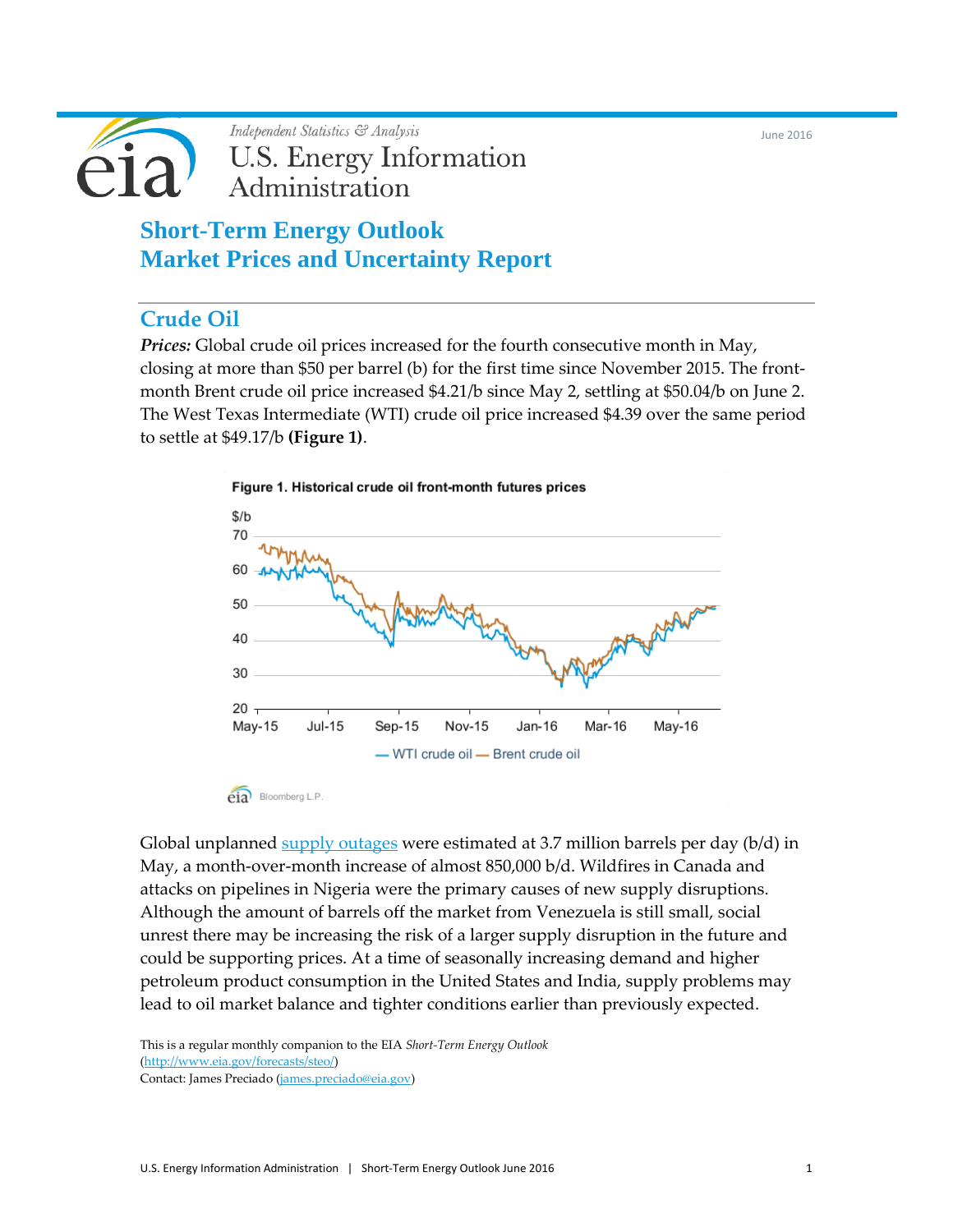The increase in front-month prices contributed to a reduction in the contango (when near-term futures prices are less than longer-dated ones) for Brent and WTI. The 1<sup>st</sup>-13<sup>th</sup> spread narrowed by 59 cents/b and 52 cents/b for Brent and WTI, respectively, since May 2 **(Figure 2)**. The futures curve for WTI is the narrowest in nearly a year. While U.S. commercial crude inventories remain 58 million barrels above last year, Canadian production outages may be tightening the market in addition to the steadily declining U.S. production. Globally, liquids inventories are still expected to build in the third and fourth quarter of 2016, but EIA projects the builds to be more than 1 million b/d less than those that occurred in third and fourth quarter 2015.





 $eia$  Bloomberg L.P.

The supply disruptions in Canada are also contributing to an increase in North American crude prices compared with international ones. The Brent-LLS spread began declining rapidly in the last week of April and settled at -\$1.03/b on June 2 **(Figure 3)**. Brent also closed at a discount to WTI several times in the last week of May. While the Canadian wildfires have not caused permanent damage to the oil sands production facilities, the large, temporary decline in a major source of crude oil supply is raising North American crude oil prices. Hig[h refinery utilization in PADD 2,](http://www.eia.gov/dnav/pet/pet_pnp_wiup_dcu_r20_w.htm) which increased 6.4 percentage points over the past month, suggests an increase in crude shipments from PADD 3 to PADD 2 and may contribute to continued price strength for North American crude oils over global crude oils.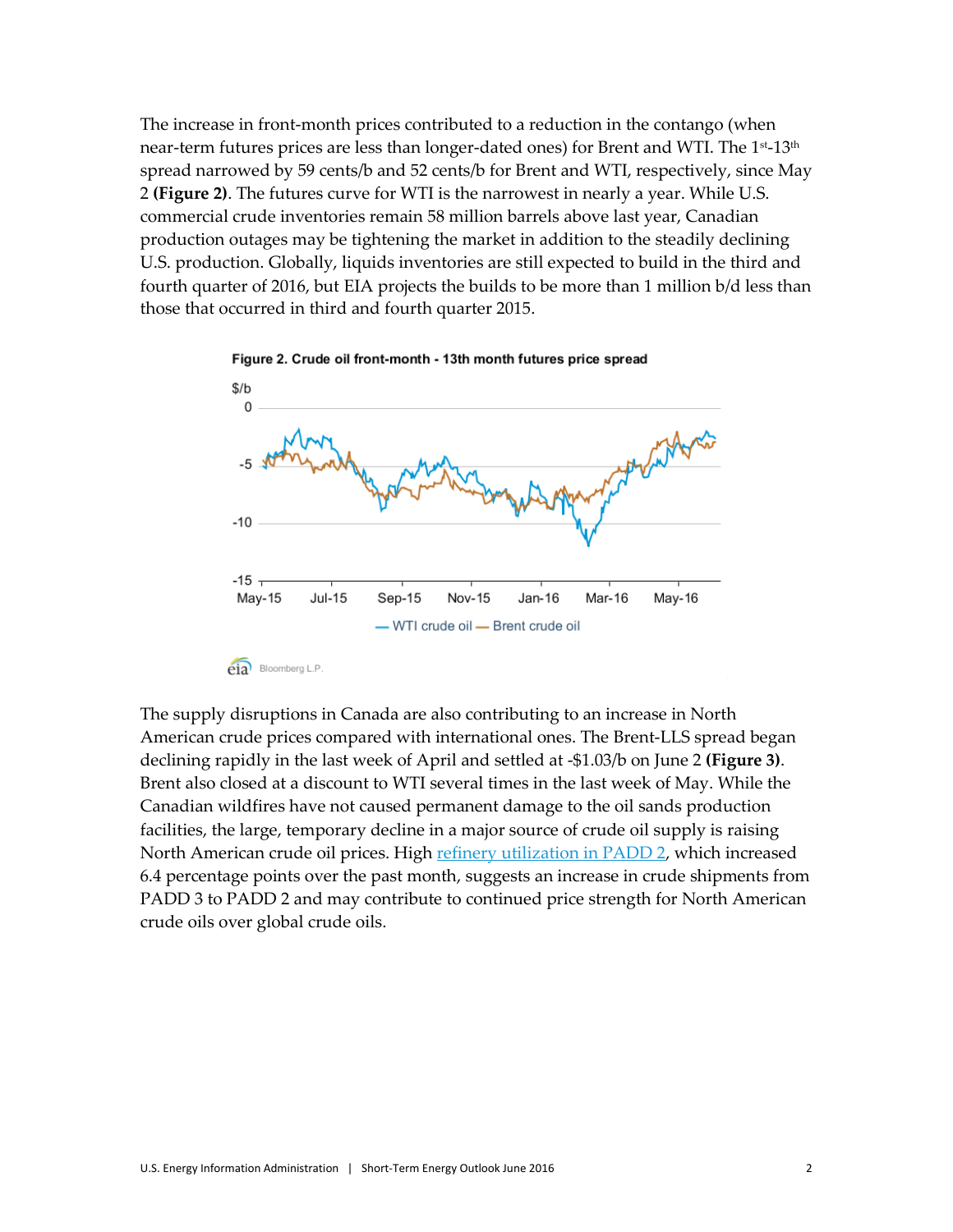

Figure 3. Historical crude oil differentials



*Energy, nonenergy commodities, and equities:* The performance of energy commodities against other commodities and equity markets further suggests supply outages are the primary driver of crude oil prices over the past two months. From mid-February to the third week in March, energy prices increased along with nonenergy commodities and equities, reflective of less concern over a slowdown in global economic growth. Since early April and continuing in May, however, energy prices increased 29%, whereas nonenergy commodities and the S&P 500 index increased only 6% and 3%, respectively **(Figure 4)**. Price movements in one index divergent to the others typically indicates unique price drivers, such as supply-side issues. This suggests that the increase in unplanned supply outages in May was a significant driver of energy prices.



### Figure 4. Energy vs Nonenergy commodities and equities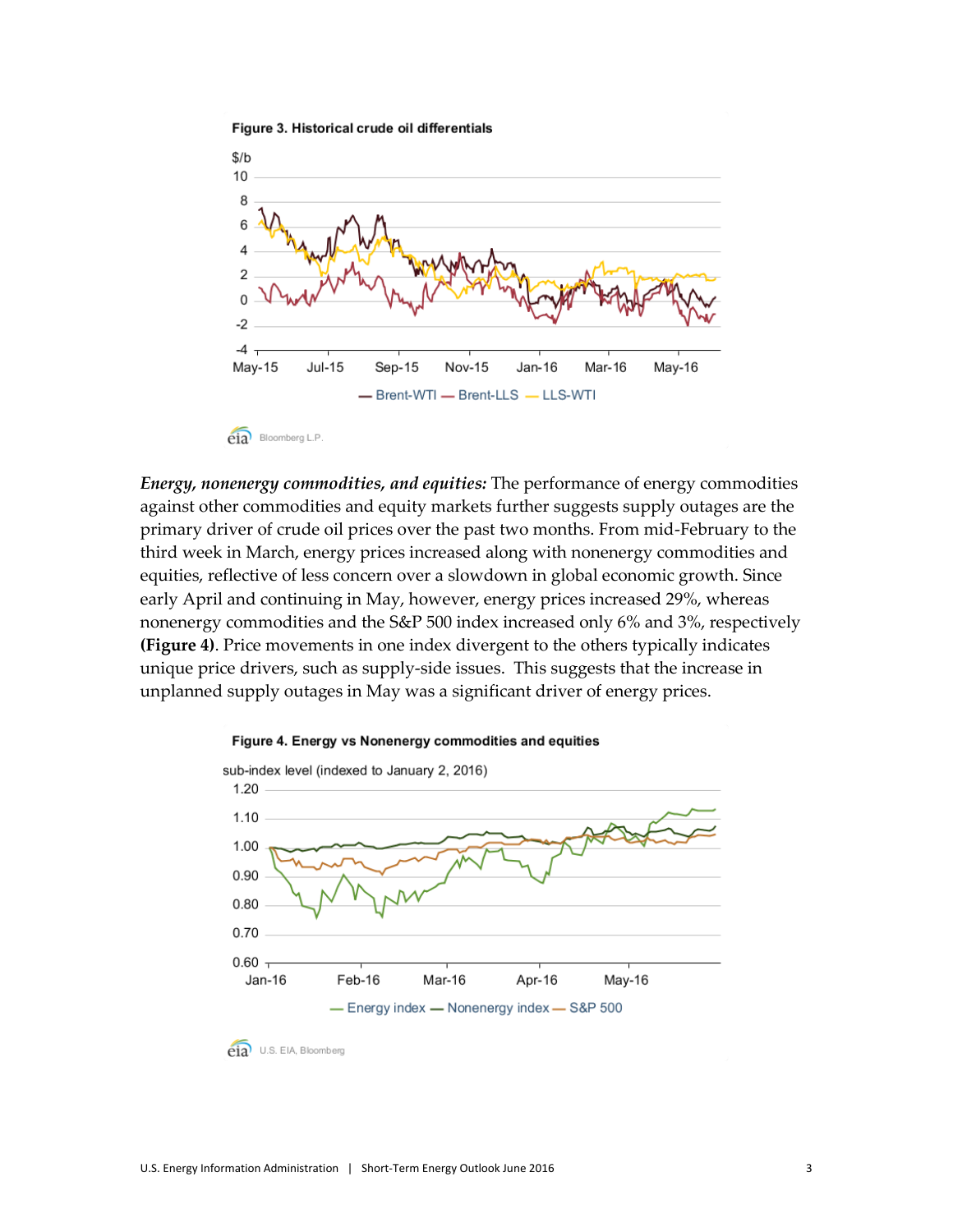*Crude oil prices and inflation expectations:* Changes in crude oil prices affect market participants' expectations of future rates of inflation, as energy is a significant input into other factors of the economy. Recent increases in Brent crude oil prices have coincided with an increase in inflation expectations, as measured by the difference in yield between the 5-year Treasury rate and 5-year Treasury Inflation-Protected Securities (TIPS). The 5-year TIPS-Treasury spread increased from 0.93% on February 9 to 1.48% as of June 2, with crude oil prices increasing during the same time **(Figure 5)**. Rising inflation is an important factor in the Federal Reserve Board's decision to increase interest rates, which the Board will decide in upcoming Federal Open Market Committee meetings in June and July.



#### Figure 5. Crude oil and inflation expectations

*Volatility:* Brent and WTI implied volatility declined over the past month. Implied volatility decreased 9.5 percentage points for Brent, settling at 34.7% on June 2, while WTI fell 8 percentage points, settling at 34.7% **(Figure 6)**. Falling implied volatility is unusual in times of large unplanned supply outages, but these declines in production are moving the current over-supply of crude oil markets closer to balance sooner than previously expected and reducing uncertainty related to how low prices need to go to reduce non-OPEC production and reach a market equilibrium.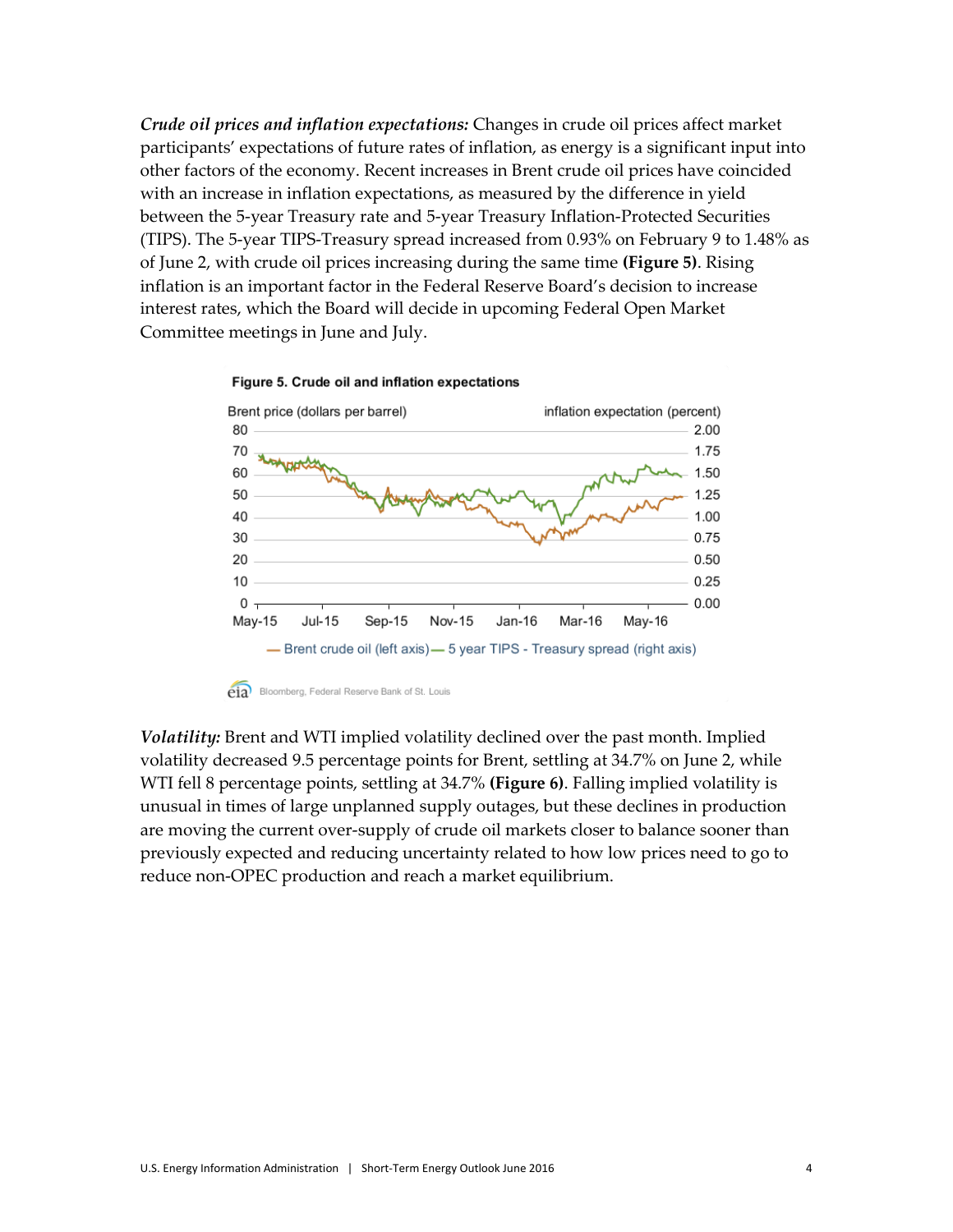



*Market-Derived Probabilities:* The September 2016 WTI futures contract averaged \$50.06/b for the five trading days ending June 2 and has a 71% probability of exceeding \$45/b at expiration. The same contract for the five trading days ending May 2 had a 53% probability of exceeding \$45/b **(Figure 7)**.



Figure 7. Probability of the September 2016 WTI contract expiring above price levels

eta<sup>)</sup> U.S. Energy Information Administration, CME Group

## **Petroleum Products**

*Gasoline prices:* The reformulated blendstock for oxygenate blending (RBOB, the petroleum component of gasoline) front-month futures price rose 7 cents per gallon (gal) from May 2 to June 2, settling at \$1.63/gal **(Figure 8)**. The RBOB-Brent crack spread fell by 3 cents/gal over the same period, settling at 44 cents/gal.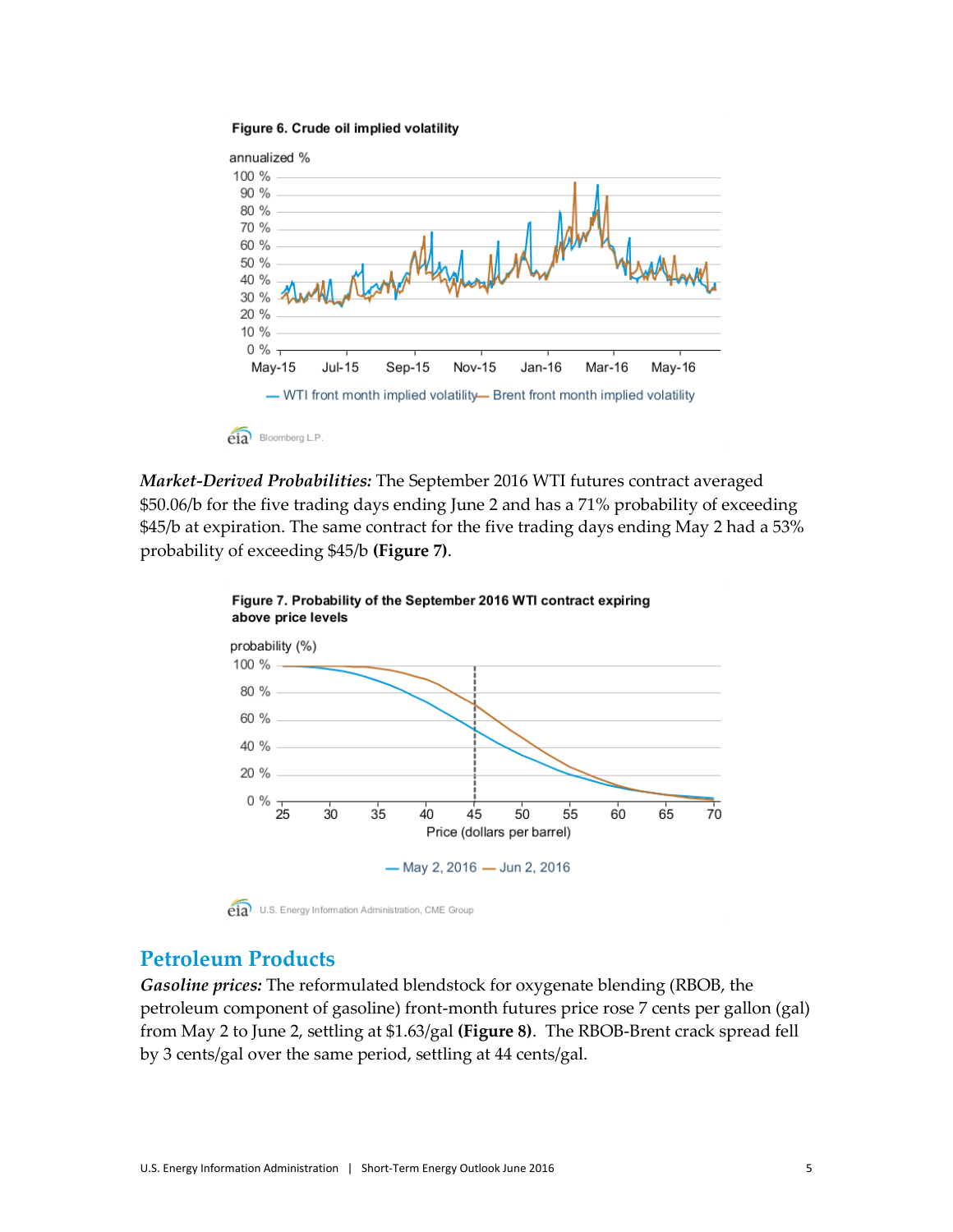The crack spread declined despite gasoline consumption and exports surpassing 10 million b/d for the first time on record. Increased gasoline production and high gasoline inventories may be limiting the gains in gasoline prices. [Gasoline production](http://www.eia.gov/dnav/pet/hist/LeafHandler.ashx?n=PET&s=WGFRPUS2&f=4) rose 0.27 million b/d from April to May, slightly more than the average gain over the past five years, and [total motor gasoline inventories](http://www.eia.gov/dnav/pet/hist/LeafHandler.ashx?n=PET&s=WGTSTUS1&f=W) at the end of May remain 16 million barrels above the previous five-year high.





*Ultra-low Sulfur Diesel Prices:* The front-month futures price for the New York Harbor Ultra-low Sulfur Diesel (ULSD) contract increased 15 cents/gal from May 2 to settle at \$1.51/gal on June 2 **(Figure 9)**. The ULSD-Brent crack spread increased 5 cents/gal over the same period to settle at 32 cents/gal.

Total U.S. [distillate inventories](http://www.eia.gov/dnav/pet/hist/LeafHandler.ashx?n=PET&s=WDISTUS1&f=W) drew by 7.4 million barrels from April to May, the largest month-to-month decline since February 2015. PADD 2 accounted for most of the decline with a 3.2 million barrel draw. In the U.S. Midwest, a combination of a counter-seasonal decline in [distillate production](http://www.eia.gov/dnav/pet/hist/LeafHandler.ashx?n=PET&s=WDIRPP22&f=4) along with [earlier-than-normal plantings](http://usda.mannlib.cornell.edu/usda/current/CropProg/CropProg-05-31-2016.pdf) of some crops as of May 29 have contributed to the decline in distillate stocks in PADD 2.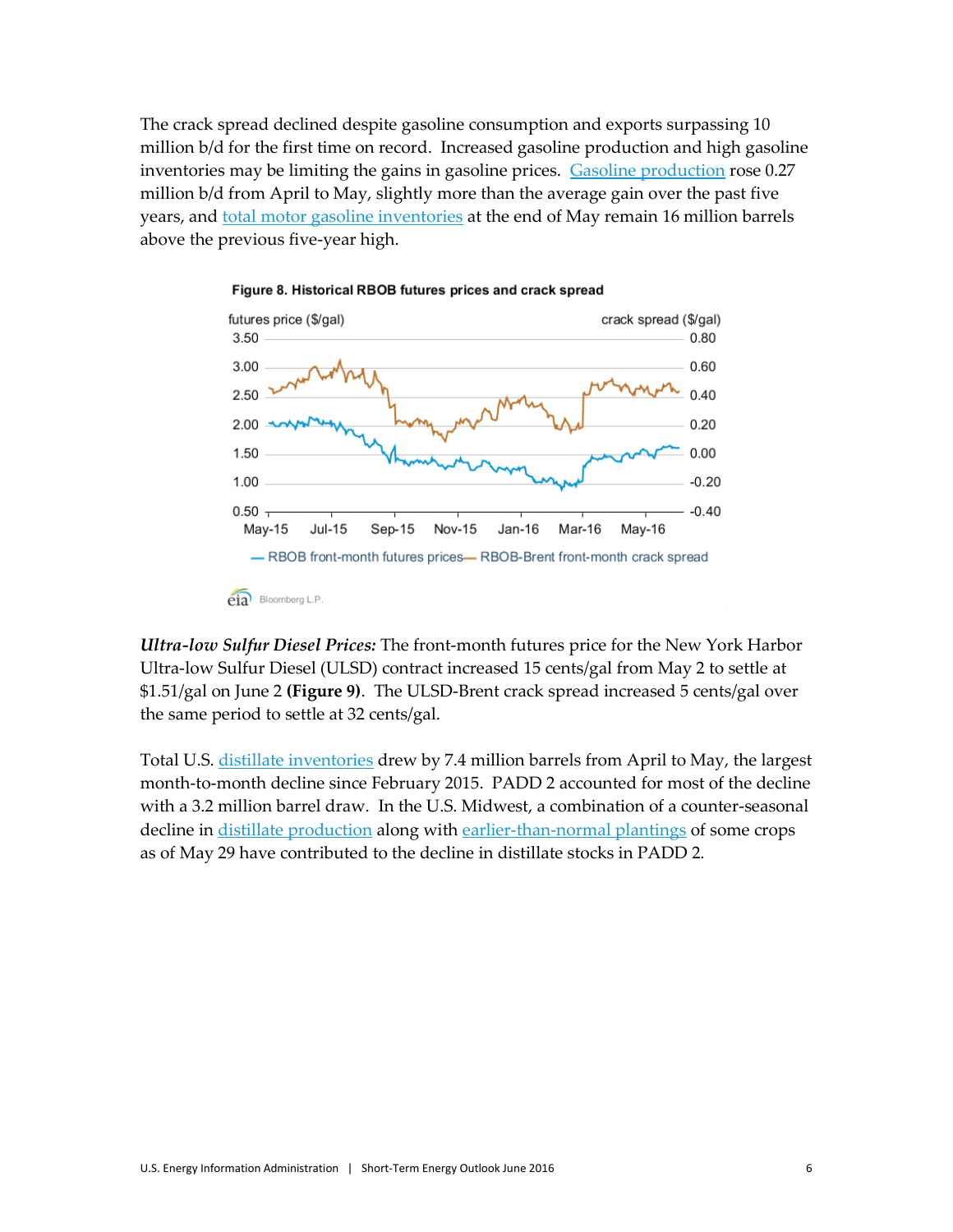

#### Figure 9. Historical ULSD futures price and crack spread

*Refinery output:* The U.S. gasoline-to-distillate production ratio began increasing in 2015, reversing a several-year [decline in gasoline](http://www.eia.gov/forecasts/steo/uncertainty/pdf/jan14_uncertainty.pdf) refinery yields. In February, the gasoline-to-distillate production ratio reached a high since 2013 of 2.10 before declining slightly in March **(Figure 10)**. Over time, refineries can adjust petroleum product yields in order to respond to changes in price signals from the market by adding additional equipment or modifying processes and feedstocks. From 2010 to 2013, U.S. refineries chose to increase production of distillate compared with gasoline as the average price of ULSD contracts rose compared with RBOB contracts over that period<sup>1</sup>. The strength in ULSD prices was in response to rising distillate demand in developing countries along with flat or declining U.S. demand for gasoline.

However, in 2015, the trend began to change, as the price of RBOB futures contracts rose compared with ULSD contracts because of lower [distillate demand.](http://www.eia.gov/todayinenergy/detail.cfm?id=26452) Moreover, the drop in crude oil prices in 2014 was [one of many factors](http://www.eia.gov/todayinenergy/detail.cfm?id=22932) that led to an increase in gasoline demand both domestically and abroad. As a result, current market trends have spurred refineries to increase gasoline yields and is contributing to the rise in overall U.S. gasoline production levels. In the first quarter of 2016, total U.S. refinery and blender [net production](http://www.eia.gov/dnav/pet/hist/LeafHandler.ashx?n=PET&s=MGFRPUS2&f=M) rose 0.84% compared with the same period in 2015. In comparison, [gasoline production](http://www.eia.gov/dnav/pet/hist/LeafHandler.ashx?n=PET&s=MGFRPUS2&f=M) alone rose 2.18%, while [distillate production](http://www.eia.gov/dnav/pet/hist/LeafHandler.ashx?n=PET&s=MDIRPUS2&f=M) declined 2.52% over the same period.

 $\overline{\phantom{a}}$ 

 $1$  The RBOB-ULSD price spread in Figure 10 was calculated by first taking the monthly averages of the front-month and sixth-month futures contracts for RBOB and ULSD. Then the difference between the average RBOB and ULSD front-month and sixth-month prices was calculated and displayed in the chart.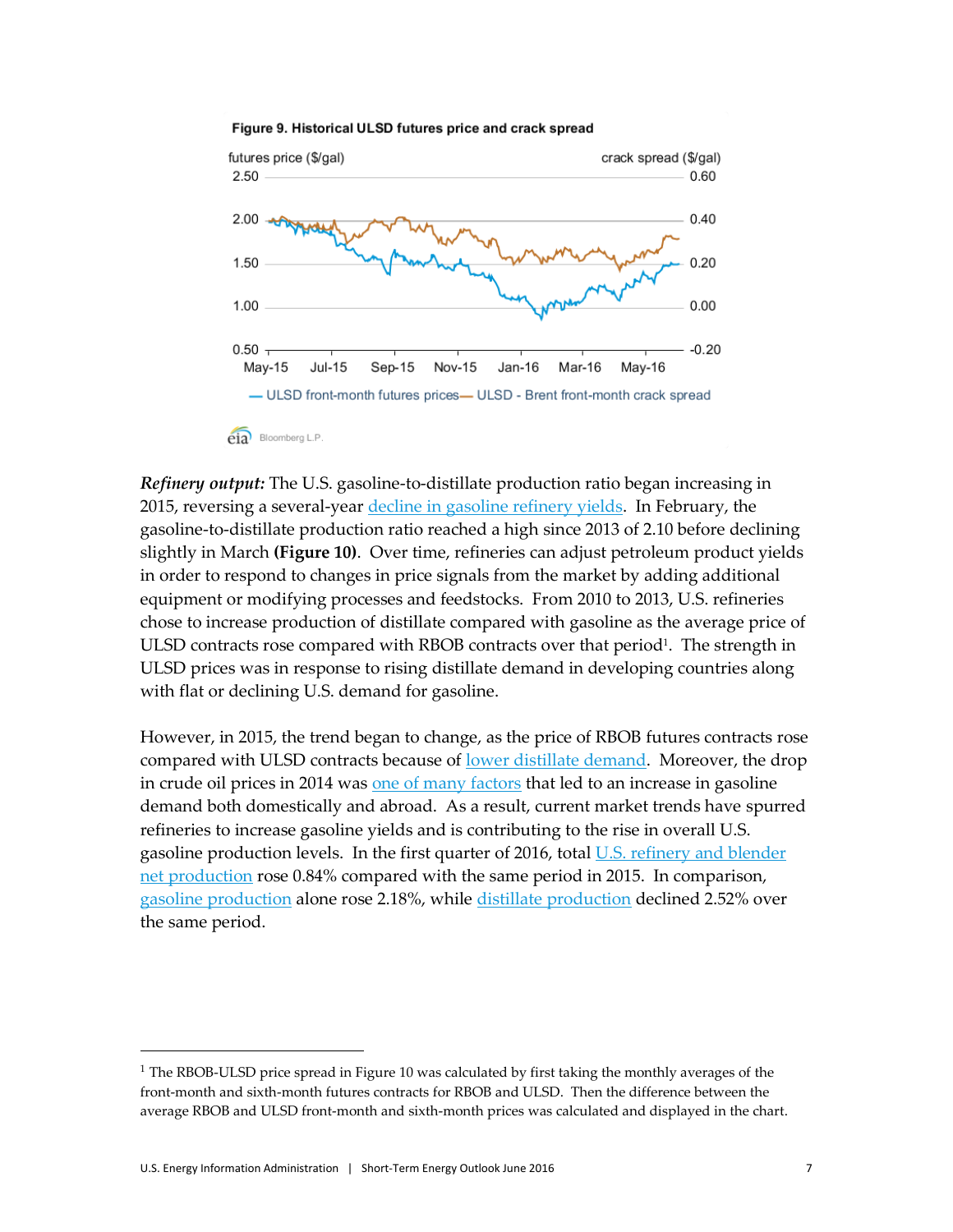



*Volatility:* The implied volatility for the front-month RBOB and ULSD futures contracts declined 6 and 9 percentage points to 34.5% and 31.7%, respectively, from May 2 to June 2 **(Figure 11)**. Petroleum product price volatility continues to be driven by lower crude oil price volatility.



Figure 11. RBOB and ULSD implied volatility

*Market-Derived Probabilities:* The September 2016 RBOB futures contract averaged \$1.61/gal for the five trading days ending June 2 and has a 80% probability of exceeding \$1.35/gal (typically leading to a retail price of \$2.00/gal) at expiration. The same contract for the five trading days ending May 2 had a 70% probability of exceeding \$1.35/gal **(Figure 12)**.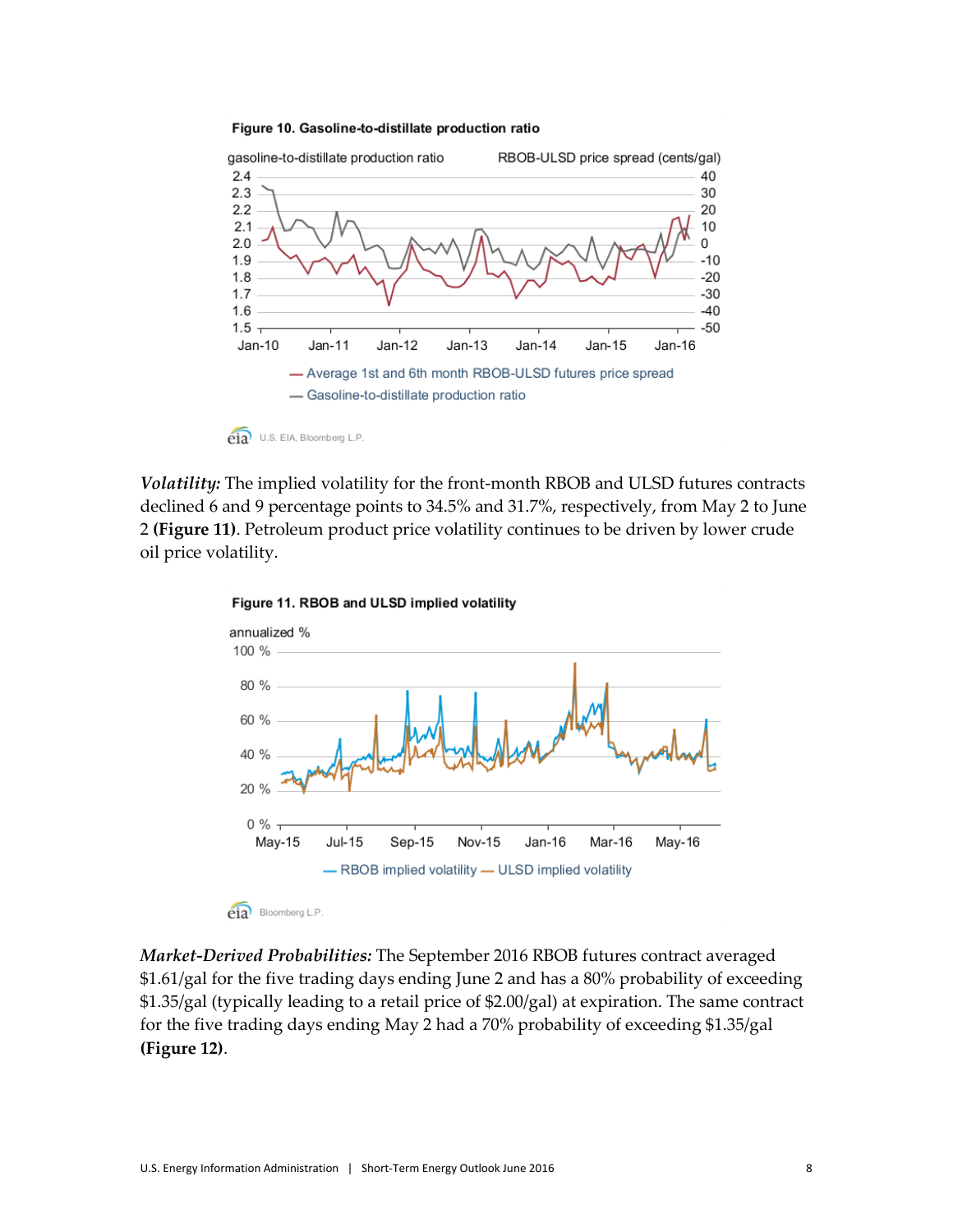

### Figure 12. Probability of September 2016 retail gasoline exceeding different price levels at expiration

eta<sup>)</sup> U.S. Energy Information Administration, CME Group

## **Natural Gas**

*Prices:* Natural gas prices fell for much of May before increasing sharply when the front month contract rolled from June to July delivery. The front month (July) contract for delivery of natural gas at Henry Hub settled at \$2.41 per million British thermal units (MMBtu) on June 2, an increase from the low of \$1.96/MMBtu when the June contract expired on May 26 **(Figure 13)**. Below-average cooling degree days (CDD) over the past few weeks, during the time of year when demand for natural gas is typically already low, helped to push June prices lower. However, the prospect of [record amounts of](http://www.eia.gov/naturalgas/weekly/)  [natural gas being used for electricity generation](http://www.eia.gov/naturalgas/weekly/) this summer likely provided support for July prices.



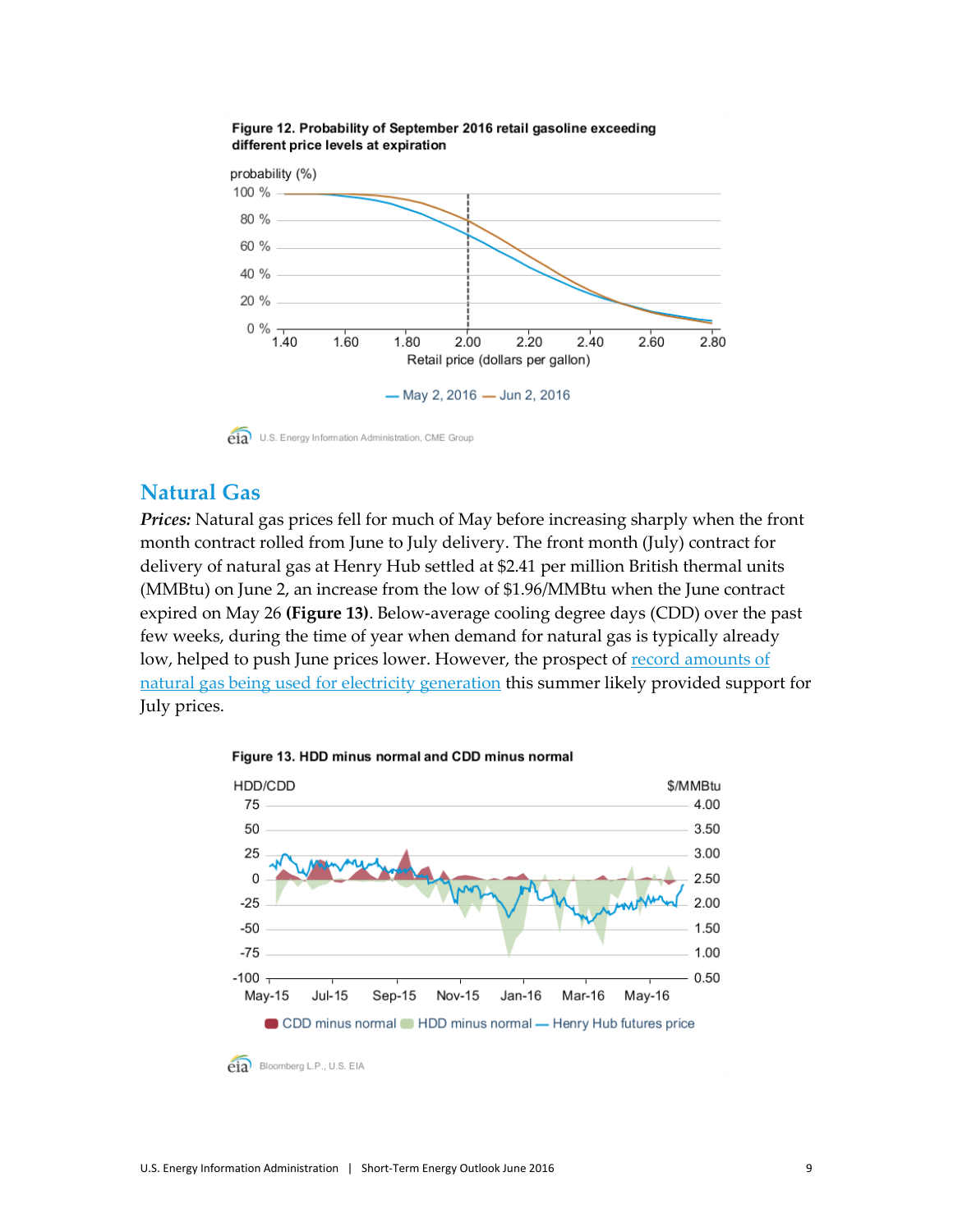Using standard heat rates to convert natural gas and coal prices to prices for electricity generation, May marked the seventh consecutive month that natural gas prices at Henry Hub were less than Appalachian coal prices. Natural gas prices averaged \$15.87 per megawatt hour (MWh) in May while coal prices remained relatively stable at \$18.40/MWh **(Figure 14)**. Relatively low natural gas prices compared with coal prices are providing the economic incentive to use more natural gas in electricity generation. The June STEO forecasts that natural gas will account for a higher share of electricity production in the United States in 2016 than coal.





*Volatility:* Natural gas historical volatility remained elevated in May, avoiding the seasonal drop that typically occurs in the spring. Volatility over the previous 30 trading days settled at 55% on June 2, decreasing by 1 percentage point since May 2 **(Figure 15)**. Implied volatility also remained elevated, with the average implied volatility May 2016 5.5 percentage points above the May 2015 average. Similar to 2012, natural gas inventories are high after mild winter temperatures limited demand for natural gas in the heating sector. With more natural gas projected to be used for electric power generation this summer, weather and CDD in the United States become a larger area of uncertainty for natural gas markets this year and are likely supporting price volatility.

 $\overrightarrow{e}$ **ia** Bloomberg L.P.